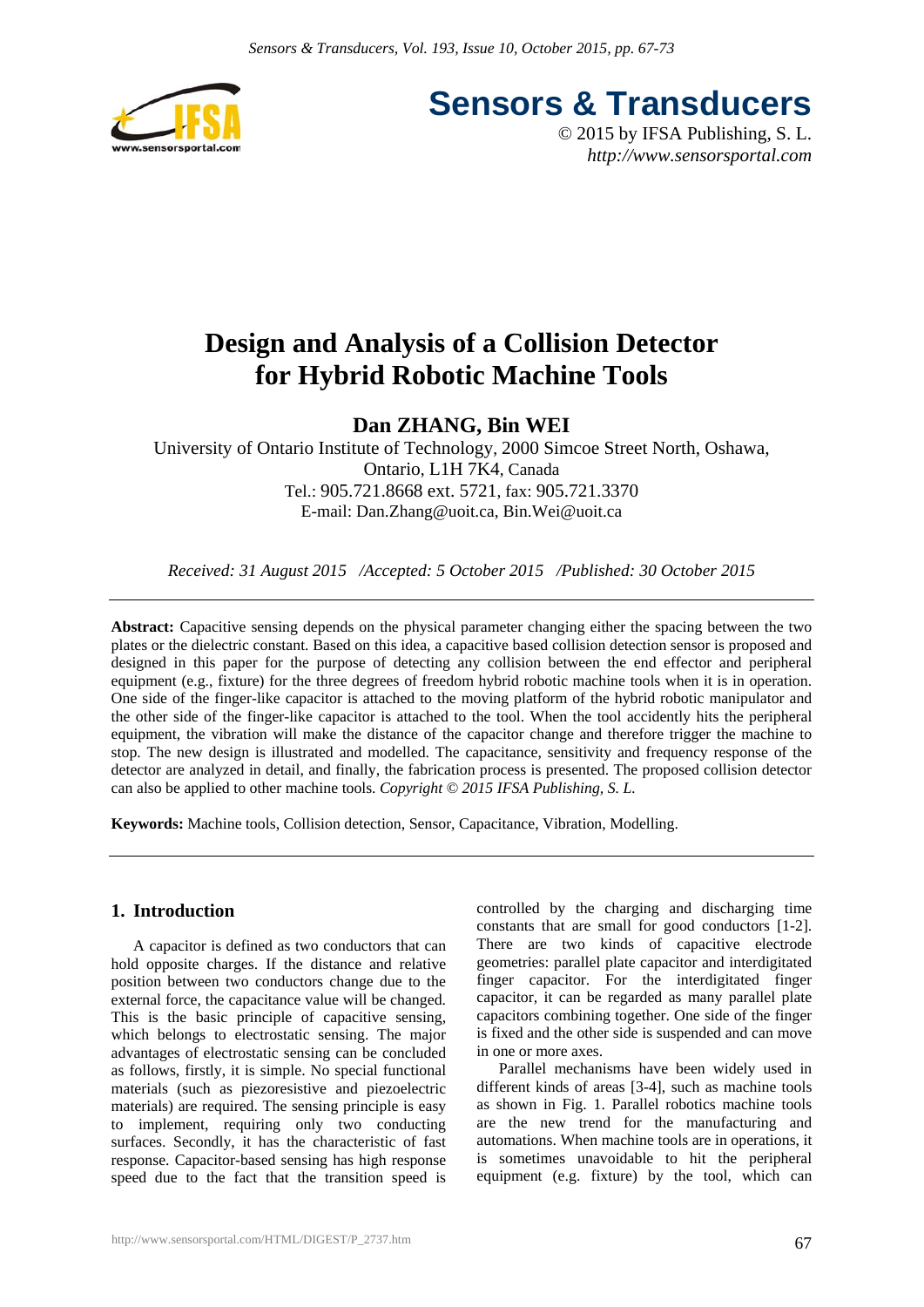damage cutting tools, clamps and fixtures, or cause damage to the machine itself as shown in Fig. 2, which undermines the performance of the whole parallel robotic system and delays the productions.



**Fig. 1.** 3-DOF parallel robotic machine tool developed in the R&A Lab in UOIT.



**Fig. 2.** Collision occurred during machining [10].

Therefore, how to prevent the collisions during machining is very important for machining processes. When the end-effector/tool of parallel robotic machine tool accidently hits the peripheral equipment, e.g. fixture, in a better case scenario, say an operator finds it and hits the emergency stop button, then sometimes it is too later. The machine tool should ideally stop immediately when the tool hits the peripheral equipment and stop causing

further damage [5]. Based on this need and motivation, a sensor should be developed to address this goal. Some computer aided manufacturing software have the ability to perform a machine collision check, but some machine tools do not have this function. Most computer aided manufacturing programs determine the cutter paths considering sometimes just the tool. In machine tools, it is likely to drive the end effector outside the bounds, resulting in a collision with others. Many machine tools do not aware about the surrounding environment. The end effector just follows the code and it is totally dependent on an operator to detect if a crash occurs.

Let us image the following, when the tool hits the fixture, it is a collision, then there should be a vibration produced, so how can we harness this vibration and convert the vibration to an electrical signal that can be recognized by a computer. Capacitive based sensor depends on the physical parameter changing, e.g. the space between the plates and the dielectric constant between them, etc. For example, in the vehicle air bag deployment system, a crash acceleration makes one plate closer to the other and therefore trigger the bag to deploy. Inspired by this idea, we design a capacitance-based collision detector/sensor that can sensor the vibration and convert the vibration to an electrical signal.

In [6], vibration on a rotating spindle is generated by the sum of the variations in weight distribution. The corrective action is needed to have a force with an equal but opposite direction to cancel the imbalance condition. The first step to achieve this is to measure the vibration. There, a vibration sensor is installed in a grinding machine spindle, and the vibration is measured using a vibration sensor that is composed of a seismic mass that is connected to a piezoelectric transducer which converts the vibration into an electric signal. The above one is mainly measure the amount of vibration that the rotating spindle produced and it is not appropriate to use here as a collision detector. In [7], the chatter vibration is detected by using three different acceleration sensors that attached to three different axis of machine tool. In [8], a web learning tool with 3D simulation for axial table collision detection was proposed, but no device has been designed. In [9], a vibration detection algorithm was proposed and a speed regulator was designed for the backlash vibration of a machine tool. In [10], a new approach was presented to detect and avoid hard and soft collisions caused by user errors, and a capacitance based sensor was briefly mentioned for the collision of the machine tools, but it did not explicitly design and propose the capacitance based collision sensor. In [11], a sixdimensional wrist force/torque sensor based on E-type membranes is designed and fabricated, and it is applied onto the five-axis parallel machine tool to measure the tool forces and torques, previous one is force/torque sensor (used to detect forces and moments), but that is not a vibration sensor.

In this paper, a collision detection sensor is designed that can sense the vibration that the end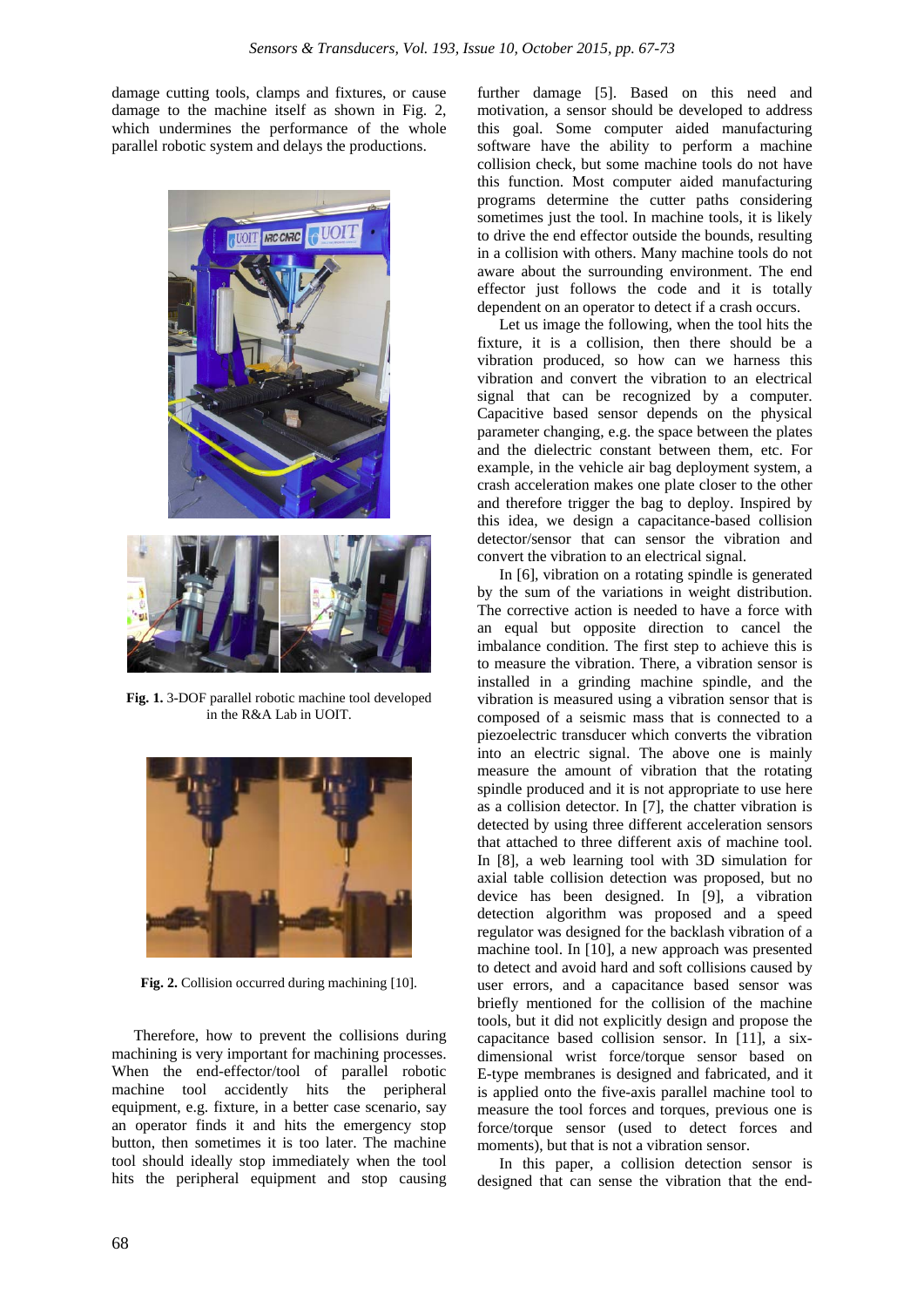effector caused when the tool accidently hits the fixture. When the tool accidently hits the ground or something, it will produce vibration, the vibration will make the distance of the capacitor change and therefore trigger the machine to stop immediately. No one has ever designed the collision detector that gears towards the situation that the machine tool should stop immediately when the end-effector hits the peripheral equipment.

The structure of the paper is as follows. In Section 2, the new design will be illustrated. The capacitance and sensitivity will be discussed in Section 3. Section 4 analyzes the resonant frequency of the detector, and finally fabrication process is presented in Section 5.

## **2. New Design**

Capacitive sensing depends on the physical parameter changing either the spacing between the two plates or the dielectric constant. Our vibration sensing method is based on this idea. Capacitive sensing needs external electronics to make the changes in capacitance to an output voltage that can be read by a computer.

One side of the finger-like capacitor is attached to the moving platform of the hybrid robotics manipulator and the other side of the finger-like capacitor is attached to the tool. When the tool accidently hits the ground or something, it will vibrate and the distance between the fingers will change and therefore, the capacitance will change and trigger the machine to stop. The capacitance between a pair of fingers is contributed by the surface of fingers in the overlapped region. Capacitance derived from multiple pairs are connected in parallel, so the total capacitance is the summation of capacitance contributed by neighboring fingers.

#### **3. Capacitance and Sensitivity**

For a single fixed finger and its two neighboring moving fingers. There are two capacitances associated with each finger pair, one is the left-side of the finger, denoted as  $C_i$ , and the other is the right-side of the finger, denoted as  $C_r$ . When the tool is not vibrating, the values of these two capacitance is the same, i.e.:

$$
C_t = C_r = \frac{\varepsilon_0 lt}{d},\tag{1}
$$

where  $\mathcal{E}_0$  is the permittivity of the vacuum, *l* is the engaged overlapping distance of the fingers, t is the thickness of the fingers, *d* is the distance between a fixed-comb finger and its neighboring movable finger.

#### **3.1. Movement Along y Direction**

When the tool accidently hits the fixture, the tool will vibrate, the free finger will move by a distance, say x, and then the capacitance values of these two capacitors become the following:

$$
C_l = \frac{\varepsilon_0 lt}{d - x} \tag{2}
$$

and

$$
C_r = \frac{\varepsilon_0 lt}{d+x} \tag{3}
$$

The total value of capacitance is:

$$
C = Cl + Cr = \frac{\varepsilon_0 lt}{d - x} + \frac{\varepsilon_0 lt}{d + x} = \frac{2d\varepsilon_0 lt}{d^2 - x^2}
$$
 (4)

For a case study, suppose there are 13 fingers, which means there are 12 capacitors, so the 12 capacitors will contribute the total capacitance of the device. So the above can be rewritten as follows:

$$
C = 12 \frac{2d\epsilon_0 lt}{d^2 - x^2} \tag{5}
$$

This change can be transferred to the electrical signal, and under a certain value, then it means the machine tool is in the process of manufacturing, even though there is small vibrations, the capacitance change is under that value, the capacitance will not trigger the electrical controller to stop the machine, but when the capacitance change is very large, then the capacitor will trigger the controller to stop the machine immediately. This is under the condition that when the pieces are softer than fixture. When the pieces are stiffer than fixture, then we need to set the condition that when the capacitance under that value, then the capacitor needs to trigger the controller to stop the machine, and when the vibration is above that value, then let the capacitor not trigger the controller to stop the machine. It can also be put as this way, under certain value range, the capacitance change is not sensitive (big) enough to trigger the controller to stop the machine, which is under the condition that the piece is softer than fixture. And also that certain value needs to be determined by experimentation.

If: C= 12 
$$
\frac{2d\mathcal{E}_0lt}{d^2 - x^2}
$$
 **Value 1**

Value 1 needs to be determined by experiment.

The capacitor will not trigger the controller to stop the machine

If: C= 12 
$$
\frac{2d\mathcal{E}_0lt}{d^2 - x^2}
$$
 Value 1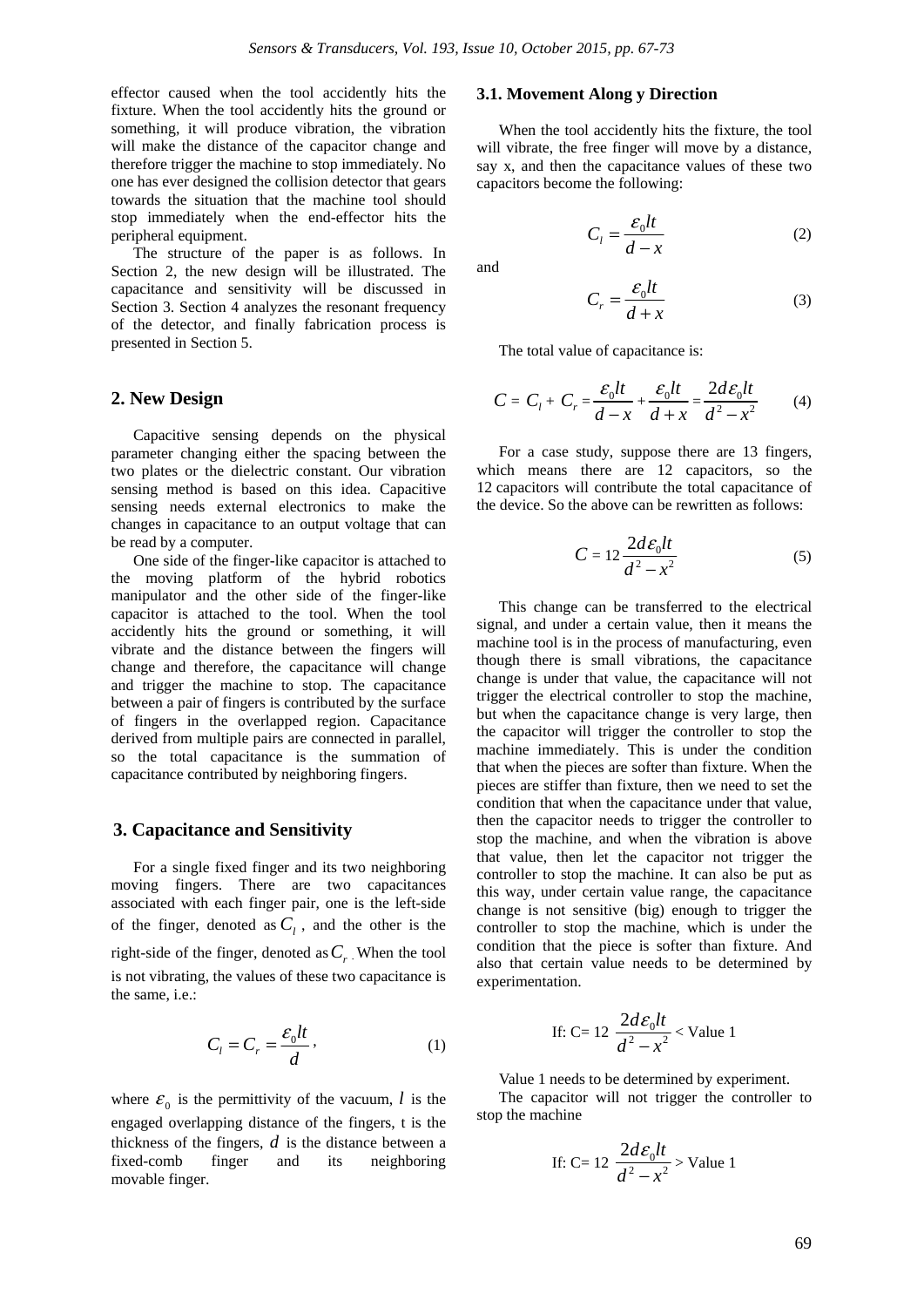The capacitor will trigger the controller to stop the machine.

Above certain value range, the capacitance change is not sensitive (small) enough to trigger the controller to stop the machine, which is under the condition that the piece is stiffer than fixture. And also that certain value needs to be determined by experimentation.

If: 
$$
|C = 12 \frac{2d\epsilon_0 lt}{d^2 - x^2}| < |Value 1|
$$

The capacitor will not trigger the controller to stop the machine.

If: 
$$
|C = 12 \frac{2d\mathcal{E}_0 dt}{d^2 - x^2}
$$
 > |Value 1|

The capacitor will trigger the controller to stop the machine.

Set the decision logic to certain value, decision logic will receive a signal from the capacitor/sensor to determine if it is actually manufacturing or collision. We can set the logic to negative value when the pieces are stiffer than fixture, it is like a mathematic logic. The sensor will not decide if the contact is the beginning of a collision or simply defines the manufacturing pieces. This is the function of the decision logic [6], and set certain value to the logic, if the value larger or smaller than certain value that was given to the logic, then the detector/sensor will trigger the machine to stop or not to stop, it is related to the decision logic module design, which has been out of author's research scope, and can be done as a future work. This report is mainly proposes the idea that use the capacitive principle based method to design the collision sensor.

In terms of when the cutting tool breaks the moment it hits the fixture, this must be the condition that the fixture is harder than the piece, if the piece is harder than the fixture, then the tool will also break when manufacturing pieces, so it is not realistic at all, so the pieces must be softer than fixture at than case. If it is in that case, as being said above, i.e. under certain value range, the capacitance change is not sensitive (big) enough to trigger the controller to stop the machine when the tool is in the process of manufacturing. And also that certain value needs to be determined by experiment. Ideally, when the tool hit the fixture, the detector/sensor will trigger the machine to stop immediately, so the tool will not break. Say a worst case scenario, the tool breaks, the capacitance will also change, so it will trigger the machine to stop. Either way, no matter the tool breaks or not, if the capacitance change is above that value, then it will trigger the machine to stop.

However during motions, the rate of capacitance change can be measured, this rate of change can also be called the displacement sensitivity, it is obtained by taking the derivative of C with respect to x, and we can have the following,

$$
S(x) = \frac{\partial C}{\partial x} = \frac{48d\epsilon_0 ltx}{(d^2 - x^2)^2}
$$
 (6)

The above is under the movement along the y direction (transverse). Transverse comb drive devices are frequently used for sensing for the sensitivity and they are ease of fabrication.

#### **3.2. Movement Along x Direction**

When the movement is along the x direction, we have the following, please note that the movement along z direction is very small or none because the suspension beam is along the z direction which blocks the movement along z direction. There are 13 fingers, which means there are 12 capacitors, so the 12 capacitors will contribute the total capacitance of the device. At rest, the total capacitance is:

$$
C = 12 \frac{\varepsilon_0 l t}{d} \tag{7}
$$

When there is force in x direction, which will make the fingers move in the x direction, and therefore will cause the effective thickness t' to change. Suppose the change value is x, under the above changed condition, the capacitance will change to the following:

$$
C = 12 \frac{\mathcal{E}_0 l(t - x)}{d} \tag{8}
$$

The relative change of capacitance w.r.t. displacement  $x$  (i.e. displacement sensitivity, or the change of capacitance as a function of applied displacement) can be expressed as follows:

$$
\frac{\partial C}{\partial x} = -\frac{12\varepsilon_0 l}{d} \tag{9}
$$

#### **4. Frequency Response**

The device can be seen as a fixed-free cantilever beam, and the resonant frequency can be expressed as:

$$
f_1 = \frac{1.732}{2\pi} \sqrt{\frac{EIg}{Fl_1^3}}
$$
 (10)

$$
I = \frac{\mathrm{wt}^3}{12} \tag{11}
$$

There are two suspension beams, so the force/spring constant can be expressed as follows [1]: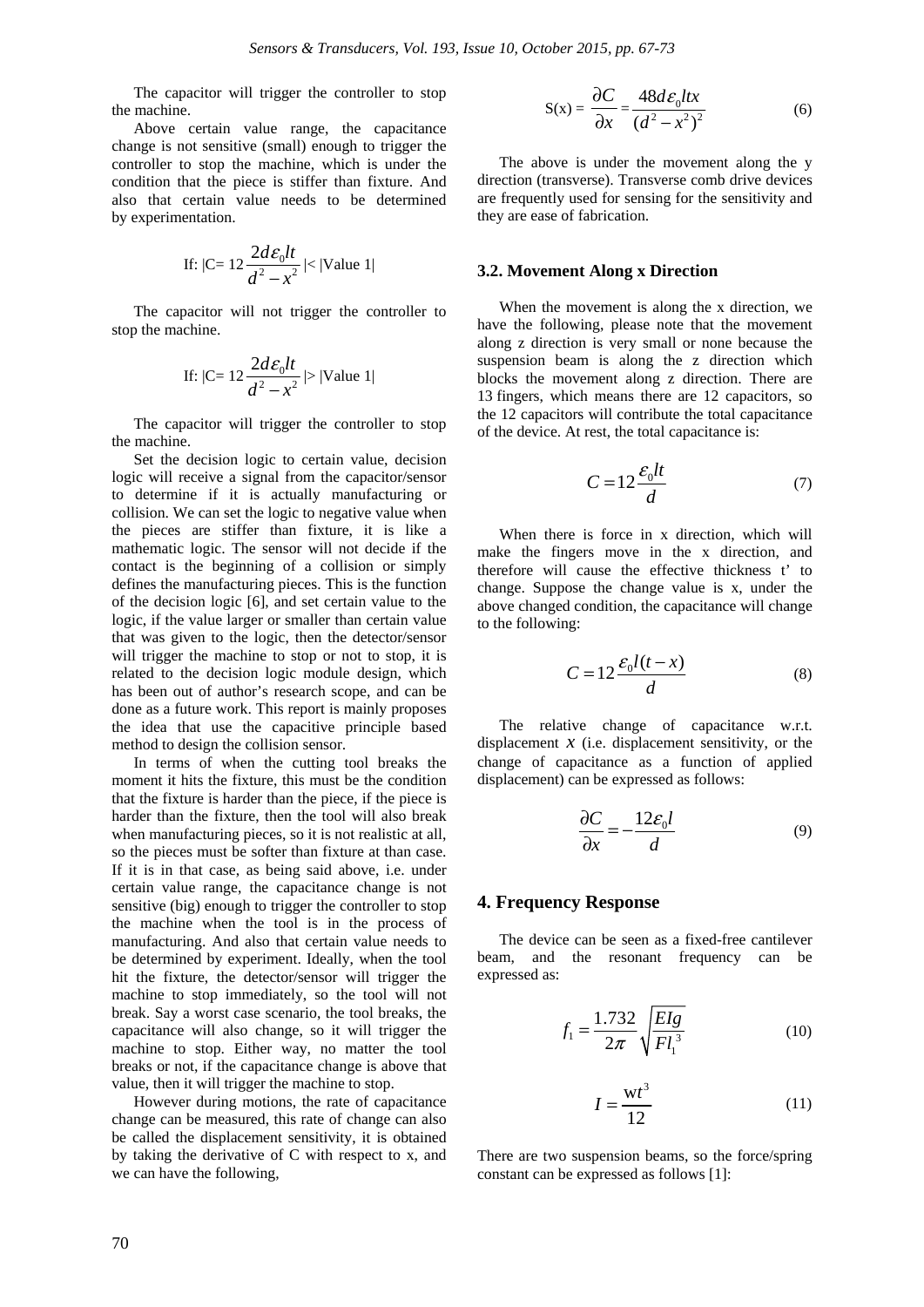$$
F = k \cdot x \tag{12}
$$

$$
k = 2 \times \frac{Ewt^3}{4l_1^3}
$$
 (13)

Plug in the above  $F$  and  $I$ , resonant frequency can be finally derived as follows:

$$
f_1 = \frac{1.732}{2\pi} \sqrt{\frac{EIg}{Fl_1^3}} = \frac{1.732}{2\pi} \sqrt{\frac{g}{6x}},
$$
 (14)

where  $l_1$  is the suspension beam length.  $E$  is the Young's modulus. w is the width of the finger, t is the thickness of the finger. The resonant frequency value is depend on the above parameters, different parameter will result different values.

## **5. Fabrication**

Silicon bulk micromachining is the process that involve partial removal of bulk material in order to create three dimensional structures or free suspended devices. Etching a subtractive process that remove materials. Etching can be divided into two categories, one is wet etching and the other is dry etching. For the wet etching, the liquid etchants can be acids and hydroxides; for the dry etching, we have the physical etching (impact of atoms/ions), reactive ions and enhanced by RF energy. And also isotropic etching can give rounded profiles and anisotropic etching can yield flat surfaces.

Prototyping and fabrication processes are illustrated in the Fig.3-7. If we draw a vertical line that cuts across both sets of fingers in Fig. 3, we will get the cross section as shown in Fig. 6. Here we only drew two of the 13 fingers in the cross section for the purpose of clearly illustrating the fabrication process. These are the two floating rectangles in final step.



**Fig. 3.** Vibration detector/sensor used in 3-DOF hybrid robotic manipulator.



**Fig. 4.** Dimensions of the detector.





**Fig. 5.** Capacitance based collision detector.



**Fig. 6.** Fabrication process.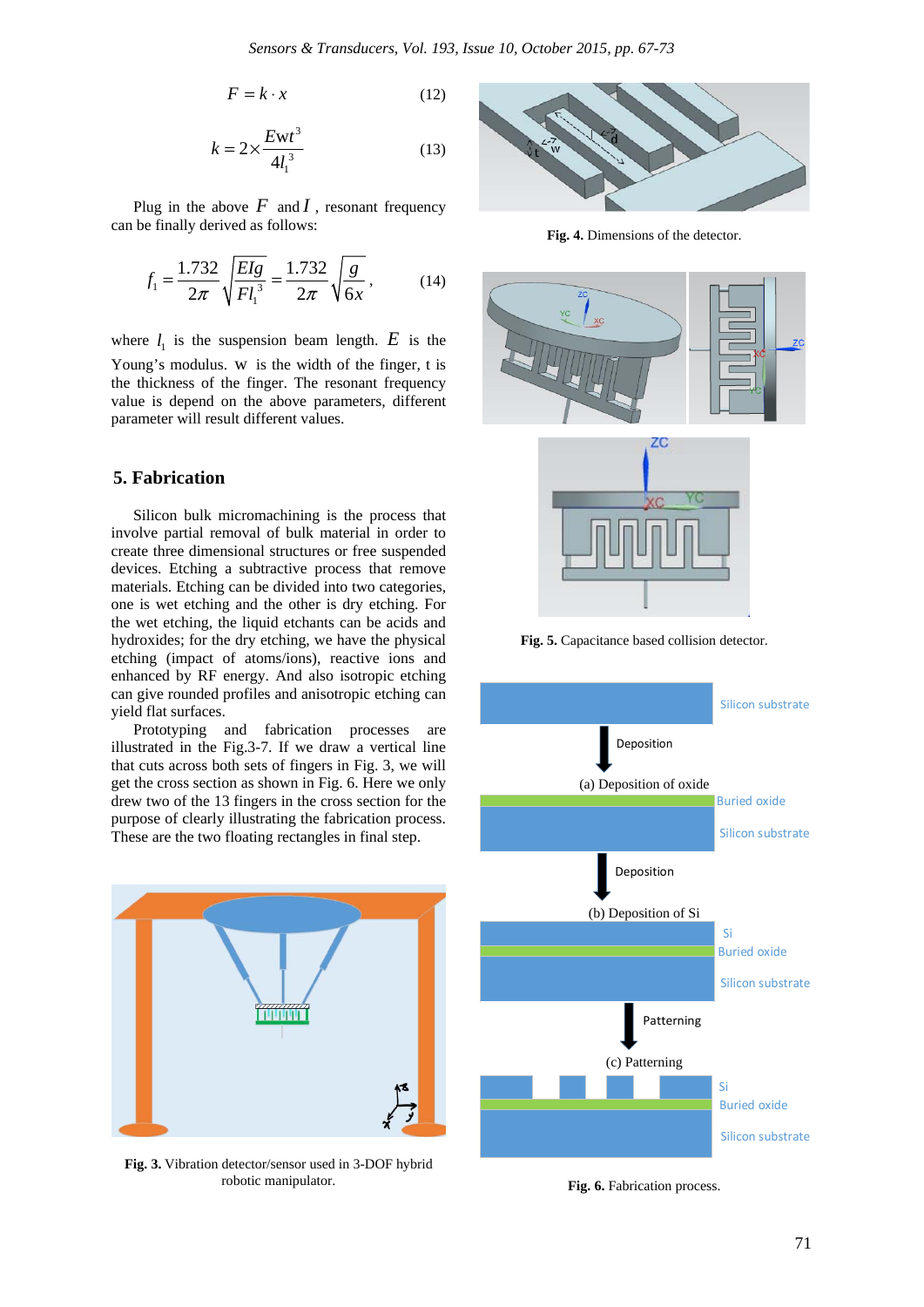



**Fig. 6.** Fabrication process (Continued).





The epoxy is etched in an oxygen plasma (dry etching), which undercuts the silicon to free the moving parts;



Etch epoxy, undercutting Si



Compared with parallel-plate capacitors, the capacitance between two neighboring set of fingers are relatively small. However, one can achieve large capacitance and force by increasing the number of comb pairs. The proposed collision detector can also be used in other machine tools.

# **7. Conclusions**

In this paper, a capacitance based collision detector is proposed and designed for the purpose of